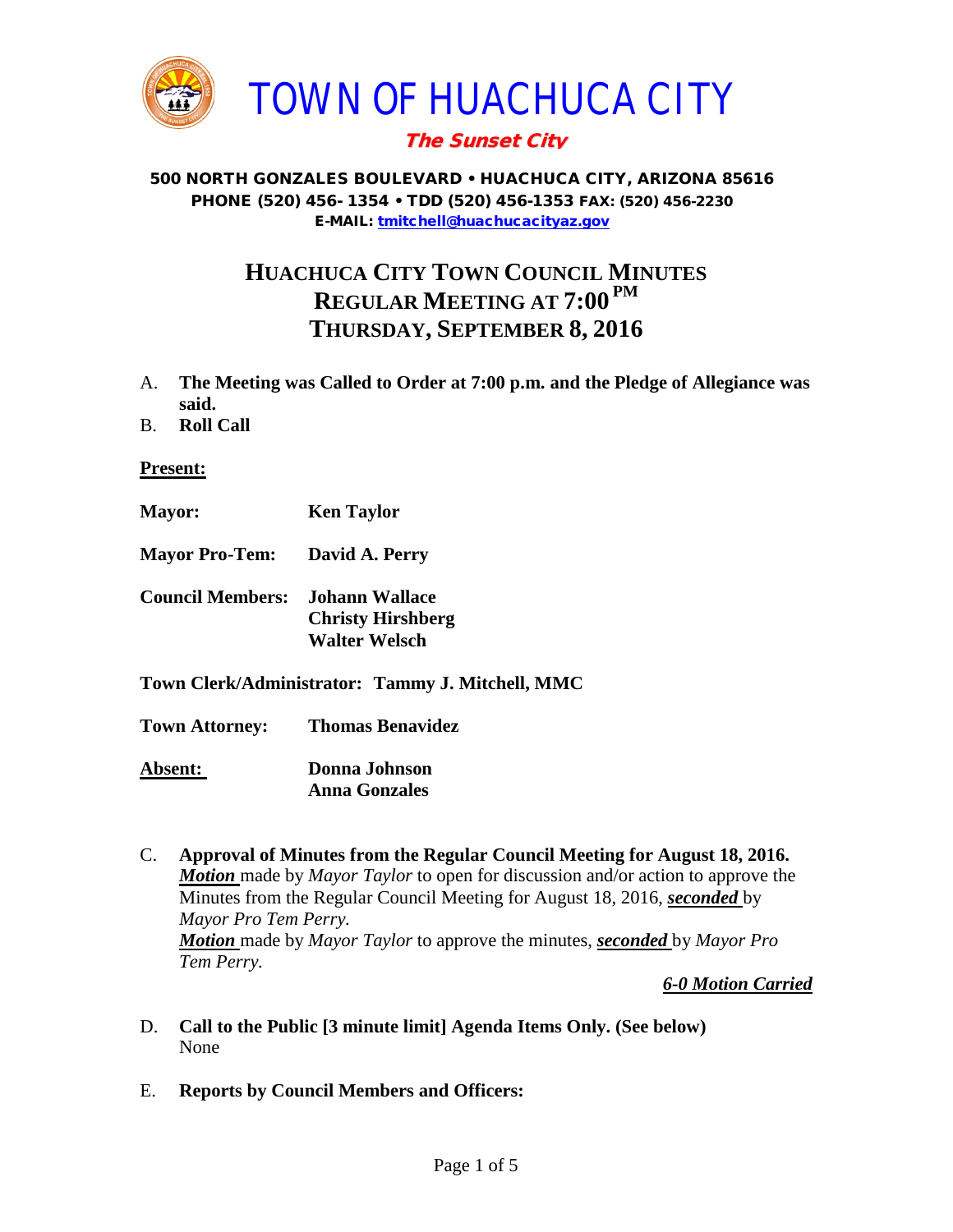- 1. *Councilmember Welsch - Library/Senior Center***-**Council member Welsch reported that the Library has been weeding out audio books and switching the audio book section with the DVD section. This will allow for the continued growth of the extremely popular DVD's as well as keeping these visible to staff. The Library now has a section of reference books for parents at the circulation desk to assist parents of struggling readers with plans and worksheets to help children with reading and spelling. The Library is now working with the county library district to find a way to increase the internet services provided by county to the library. Council member Welsch state the Senior Center is still serving many seniors.
- 2. *Councilmember Johann-Wallace-Planning and Zoning***-** Councilmember J. Wallace reported that they had their P&Z meeting this week and set the dates for the WLB Group to come in and discuss the General Plan. The dates will be September 12, 2016 and October 12, 2016. They also are following the sign code updates. The next P&Z meeting will be held on October 5, 2016.
- 3. *Council Member Hirshberg-Parks and Recreation***-**Council Member Hirshberg reported that the flyers are going out with a map for all the City Wide Yard Sale. The Parks & Rec's Commission will be welcoming two new members this upcoming meeting. Planning is underway for the Town Trunk or Treat event on Halloween; this will be discussed at out meeting on the  $12<sup>th</sup>$  of September. We will be deciding at the next meeting to try a Craft Fair or combine the business expo with the craft fair. After the meeting we should be getting out flyers.
- 4. *Councilmember Johnson - Public Safety-* Council member Johnson reported that as of 9/04/2016 the officers responded to 2,042 call for service, affected 827 traffic stops, issued 245 warnings and equipment repair orders with 315 separate violations, issued 538 separate charges on 414 tickets. The Animal Control has responded to 158 calls for service. The Fire Department responded to 311 EMS calls and 46 Fire Calls. Dispatch has cleared 322 calls for service and volunteer Bobby Chapman reported several street lights in the area of SSVEC that are out. Chief Thies had nothing at this time. Chief Allmon reported they have done a lot of medical calls and we are having the prison fire crew coming to Camp Naco to cut the weeds. Also, on October  $8<sup>th</sup>$  we are having a Fire Picnic here at the city. Council Member Perry stated this is all done by donations and cooked through the Senior Center because we are certified. Animal Control Niki Haines reported that the Meet and Greet House is working out great, people love it. It is helping with the adoptions.
- 5. *Mayor Pro Tem Perry - Public Works-* Council member Perry the Land Fill is battling the rains and mud. Public Works is working on the grass and weeds because of the rains.
- 6. *Councilmember Gonzales - Finance-*. Mayor Taylor brought to the Councils attention the Auditor General report for the Expenditure of limitation and we are approved to put the Expenditure limitation on the ballet.
- 7. *Mayor Taylor -*May*or* Taylor stated that this year the League of Cities and Towns one that stuck out was the new marijuana could be a new tax. Another class was very good on Mayor Manager Form of Government so when we are ready to move forward on that we can get more information. Also, the FOIA laws coming out are looking at being more appropriate for the cities being overwhelmed.
- 8. *Tammy Mitchell - Town Clerk's/Administrator Report-* Clerk Mitchell reported she scheduled the Circus to come to town in April of 2017.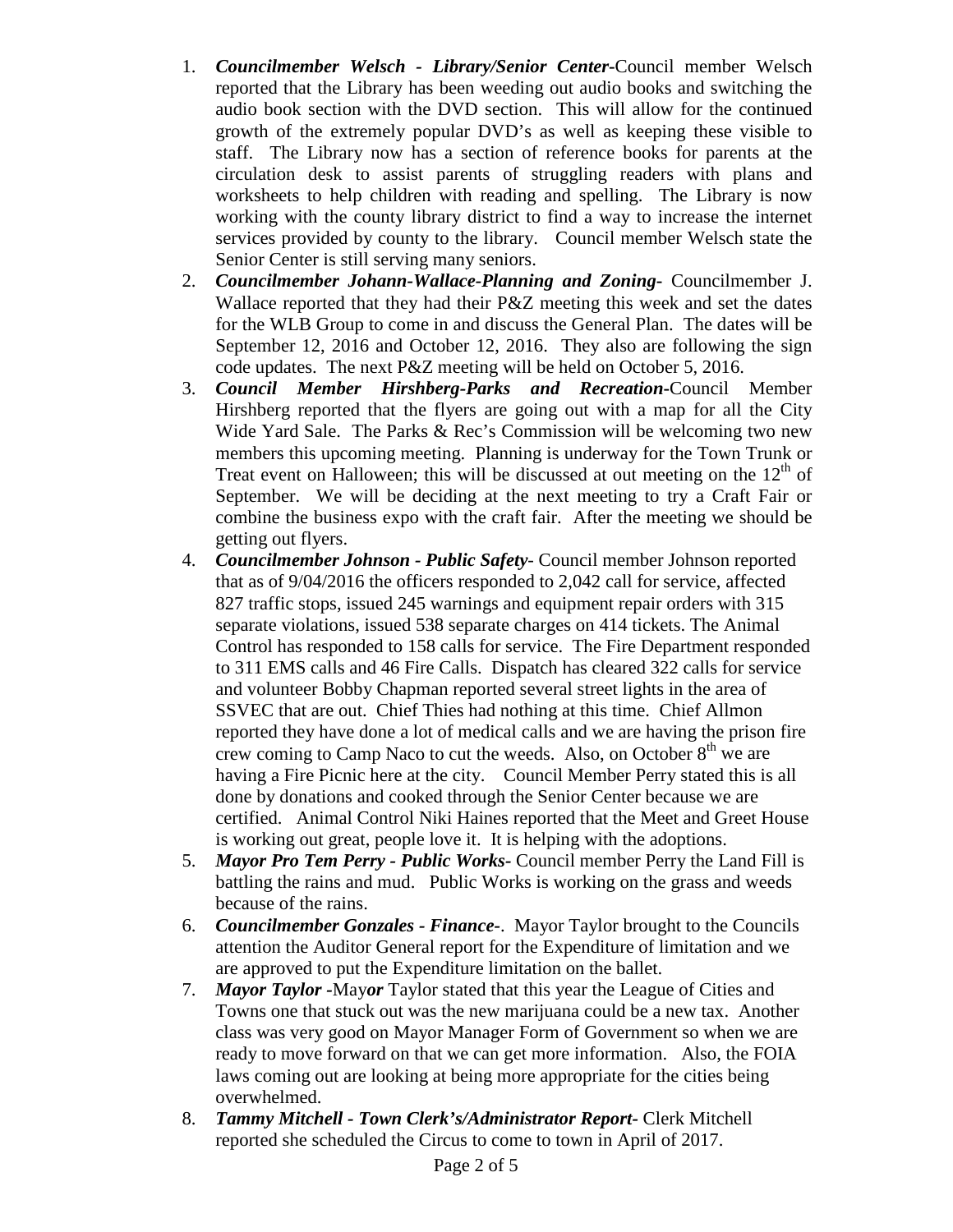#### F. **Unfinished Business:**

1. **Discussion and/or Action [Mayor Taylor]: Setting dates for Council Workshop on the Salary-Wage Proposals for Town Employment Positions.** *Motion* made by *Mayor Taylor* to open for discussion and/or action, *seconded* by *Councilmember Hirshberg*. The date chosen is Wednesday the 21<sup>st</sup> at 7:00 p.m.

#### G. **New Business:**

*Mayor Taylor suggested suspension of rules to move item 5 to before item 1. No objections.*

1. **Discussion and/or Action [Mayor Taylor]: Special Event Liquor License for the Nomaden International, Motorcycle Club Annual Christmas Toy Drive, held on October 8, 2016.**

*Motion* made by *Mayor Taylor* to open for discussion and/or action, *seconded* by *Councilmember Johnson.*

*Motion* made by *Mayor Taylor* to approve the application for the Special Event Liquor License, *seconded* by *Councilmember Hirshberg.*

*6-0 Motion Carried*

2. **Discussion and/or Action [Mayor Taylor]: Resolution 2016-22 A Resolution of the Mayor and Council of the Town of Huachuca City, Arizona, Authorizing the Town to enter into a Government Obligation Contract with Tax-Exempt Leasing Corporation to Finance the Acquisition of a Pumper Truck for Fighting Fires.**

*Motion* made by *Mayor Taylor* to open for discussion and/or action, *seconded* by *Mayor Pro Tem Perry.*

*Motion* made by *Mayor Taylor* to approve Resolution 2016-22, *seconded* by *Mayor Pro Tem Perry.*

*6-0 Motion Carried*

3. **Discussion and/or Action [Mayor Taylor]: The Town's Building Official will provide an Update on 303 Apache and other dilapidated buildings and properties within the Town.**

*Motion* made by *Mayor Taylor* to open for discussion and/or action, *seconded* by *Mayor Pro Tem Perry.* Dr. Johnson gave an update on all the projects he has going on at this time. At 303 Apache we have to contact the family members one more time and hopefully then we can move forward on the abatement and tear it down clean it up and then put a lien on it. We did go out for bids for the clean up the city would supply the roll off and dumping of the trailer. This will take 30 to 60 more days before we can move forward. Dr. Johnson gave updates on many other properties. Dr. Johnson also gave kudos to Town staff for all their work involved in helping with all of these projects. Dr. Johnson let the public know that we are following all the codes but things take time.

4. **Discussion and/or Action [Mayor Taylor]: Resolution 2016-23 A Resolution of the Mayor and Council of the Town of Huachuca City, Arizona, Canvassing the Results of the September 8, 2016, primary election. Pursuant to A.R.S. 9-821.01, elected Council members will take**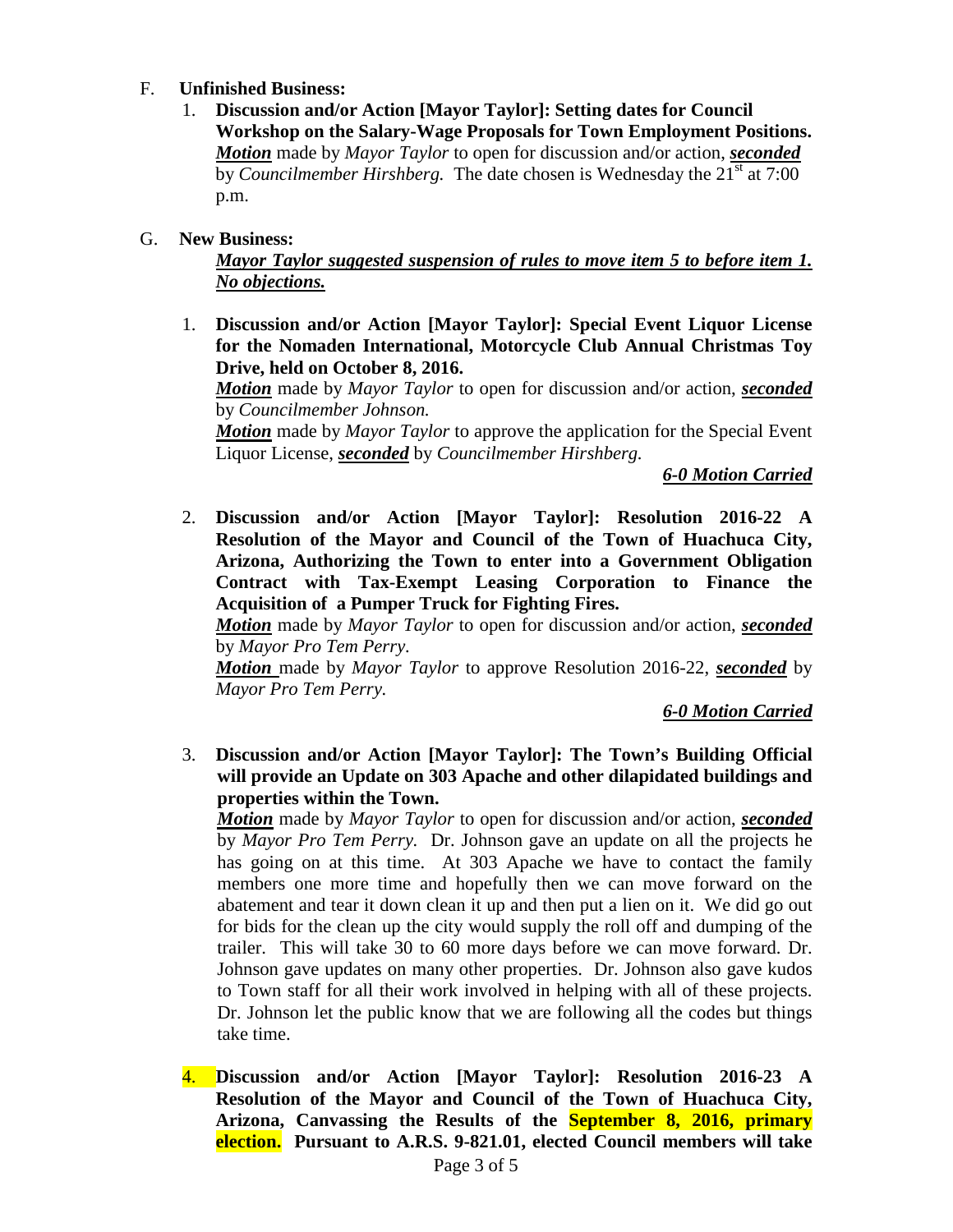**their seats after the General Election.** *There was a clerical error stating September 8 Primary Election, should state August 30th Primary Election. The Resolution is correct.*

*Motion* made by *Mayor Taylor* to open for discussion and/or action, *seconded* by Councilmember Wallace.

*Motion* made by *Mayor Taylor* to pass Resolution 2016-23, seconded by *Councilmember Wallace.*

## *6-0 Motion Carried*

5. **Discussion and/or Action [Mayor Taylor]: Promoting Assistant Chief, James Thies, to Chief of Police. Action might include establishing the compensation and benefits to be paid by the Town. The Council might vote to go into executive session, pursuant to A.R.S. 38-431.03 (A) (1), on this item.**

*Motion* made by *Mayor Taylor* to open for discussion and/or action, *seconded* by *Councilmember Johnson.* 

*Motion* made by *Mayor Taylor* to promote Assistant Chief Thies to Chief of Police, *seconded* by *Councilmember Johnson.*

## *6-0 Motion Carried*

Chief Thies gave a speech to the public and thanked the council and the public for their support. Chief Thies thanked his wife and family for purring up with the long hour and all of their support.

*Motion* made by *Mayor Taylor* to suspend discussion of salary until a later date, *seconded* by *Mayor Pro Tem Perry.*

*6-0 Motion Carried*

## H. **Payment Approval Report in the amount of \$101,786.79.**

*Motion* made by *Mayor Taylor* to open for discussion and/or action, *seconded* by *Councilmember Hirshberg.*

*Motion* made by *Mayor Taylor* to approve the payment of \$101,786.79, *seconded* by *Councilmember Johnson.*

## *5-0 Motion Carried*

I. **Call to the Public: [3 min. limit] ARS38-431-01 Public body may make an open call to the public during a public meeting, subject to reasonable time, place and manner restrictions, to allow individuals to address the public body on any issue within the jurisdiction of the public body. At the conclusion of an open call to the public, individual members of the public body may respond to criticism made by those who have addressed the public body, may ask staff to review a matter or may ask that a matter be put on a future agenda. However, members of the public body shall not discuss or take legal action on matters raised during an open call to the public unless the matters are properly noticed for discussion and legal action.**

*None*

J. **Discussion and/or Action [Town Clerk]: Items to be placed on the next agenda.** *None*